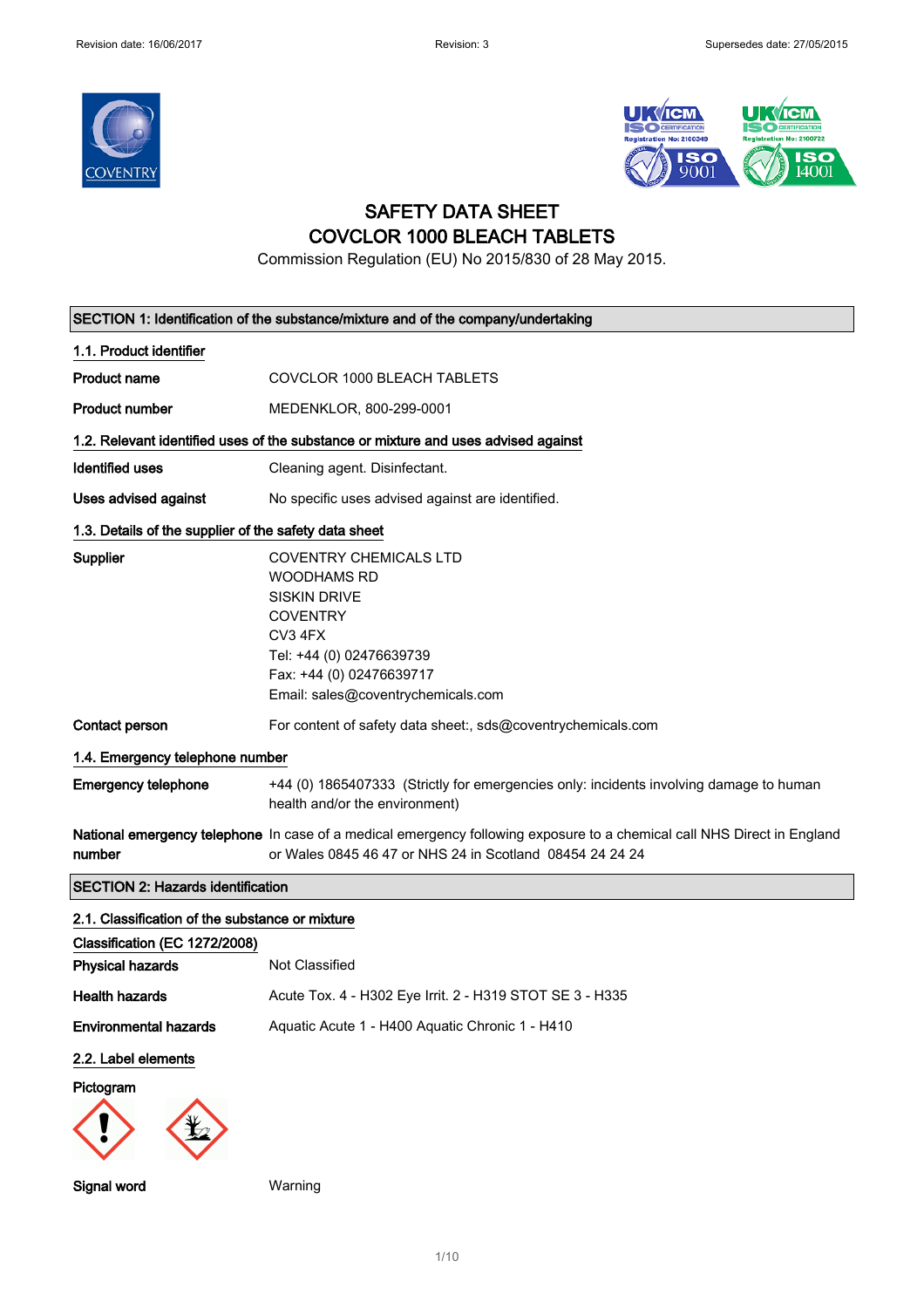| <b>Hazard statements</b>          | H302 Harmful if swallowed.<br>H319 Causes serious eye irritation.<br>H335 May cause respiratory irritation.<br>H410 Very toxic to aquatic life with long lasting effects.                                                                                                                                                                                                                                                                                                                                                                                                                                                                                                                         |
|-----------------------------------|---------------------------------------------------------------------------------------------------------------------------------------------------------------------------------------------------------------------------------------------------------------------------------------------------------------------------------------------------------------------------------------------------------------------------------------------------------------------------------------------------------------------------------------------------------------------------------------------------------------------------------------------------------------------------------------------------|
| <b>Precautionary statements</b>   | P101 If medical advice is needed, have product container or label at hand.<br>P102 Keep out of reach of children.<br>P273 Avoid release to the environment.<br>P280 Wear eye and face protection.<br>P301+P310 IF SWALLOWED: Immediately call a POISON CENTER/ doctor.<br>P305+P351+P338 IF IN EYES: Rinse cautiously with water for several minutes. Remove<br>contact lenses, if present and easy to do. Continue rinsing.<br>P337+P313 If eye irritation persists: Get medical advice/ attention.<br>P405 Store locked up.<br>P411 Store at temperatures not exceeding 50°C.<br>P404 Store in a closed container.<br>P501 Dispose of contents/ container in accordance with local regulations. |
| Supplemental label<br>information | EUH031 Contact with acids liberates toxic gas.<br>EUH206 Warning! Do not use together with other products. May release dangerous gases<br>(chlorine).                                                                                                                                                                                                                                                                                                                                                                                                                                                                                                                                             |
| Contains                          | TROCLOSENE SODIUM, DIHYDRATE                                                                                                                                                                                                                                                                                                                                                                                                                                                                                                                                                                                                                                                                      |
| Detergent labelling               | $\geq$ 30% chlorine-based bleaching agents                                                                                                                                                                                                                                                                                                                                                                                                                                                                                                                                                                                                                                                        |
| .                                 |                                                                                                                                                                                                                                                                                                                                                                                                                                                                                                                                                                                                                                                                                                   |

#### 2.3. Other hazards

This product does not contain any substances classified as PBT or vPvB.

### SECTION 3: Composition/information on ingredients

### 3.2. Mixtures

| TROCLOSENE SODIUM, DIHYDRATE |                               | 30-60%                                               |
|------------------------------|-------------------------------|------------------------------------------------------|
| CAS number: 51580-86-0       | EC number: 220-767-7          | REACH registration number: 01-<br>2119489371-33-XXXX |
| M factor (Acute) = $1$       | M factor (Chronic) = $1$      |                                                      |
| Classification               |                               | Classification (67/548/EEC or 1999/45/EC)            |
| Acute Tox. 4 - H302          | Xn;R22 Xi;R36/37 R31 N;R50/53 |                                                      |
| Eye Irrit. 2 - H319          |                               |                                                      |
| STOT SE 3 - H335             |                               |                                                      |
| Aquatic Acute 1 - H400       |                               |                                                      |
| Aquatic Chronic 1 - H410     |                               |                                                      |

The Full Text for all R-Phrases and Hazard Statements are Displayed in Section 16.

### SECTION 4: First aid measures

#### 4.1. Description of first aid measures

| <b>Inhalation</b> | Move affected person to fresh air at once. Get medical attention if any discomfort continues.<br>Rinse nose and mouth with water.                                                                                                                |
|-------------------|--------------------------------------------------------------------------------------------------------------------------------------------------------------------------------------------------------------------------------------------------|
| Ingestion         | Do not induce vomiting. Rinse mouth thoroughly with water. Give plenty of water to drink.<br>Keep affected person under observation. Get medical attention if any discomfort continues.<br>Show this Safety Data Sheet to the medical personnel. |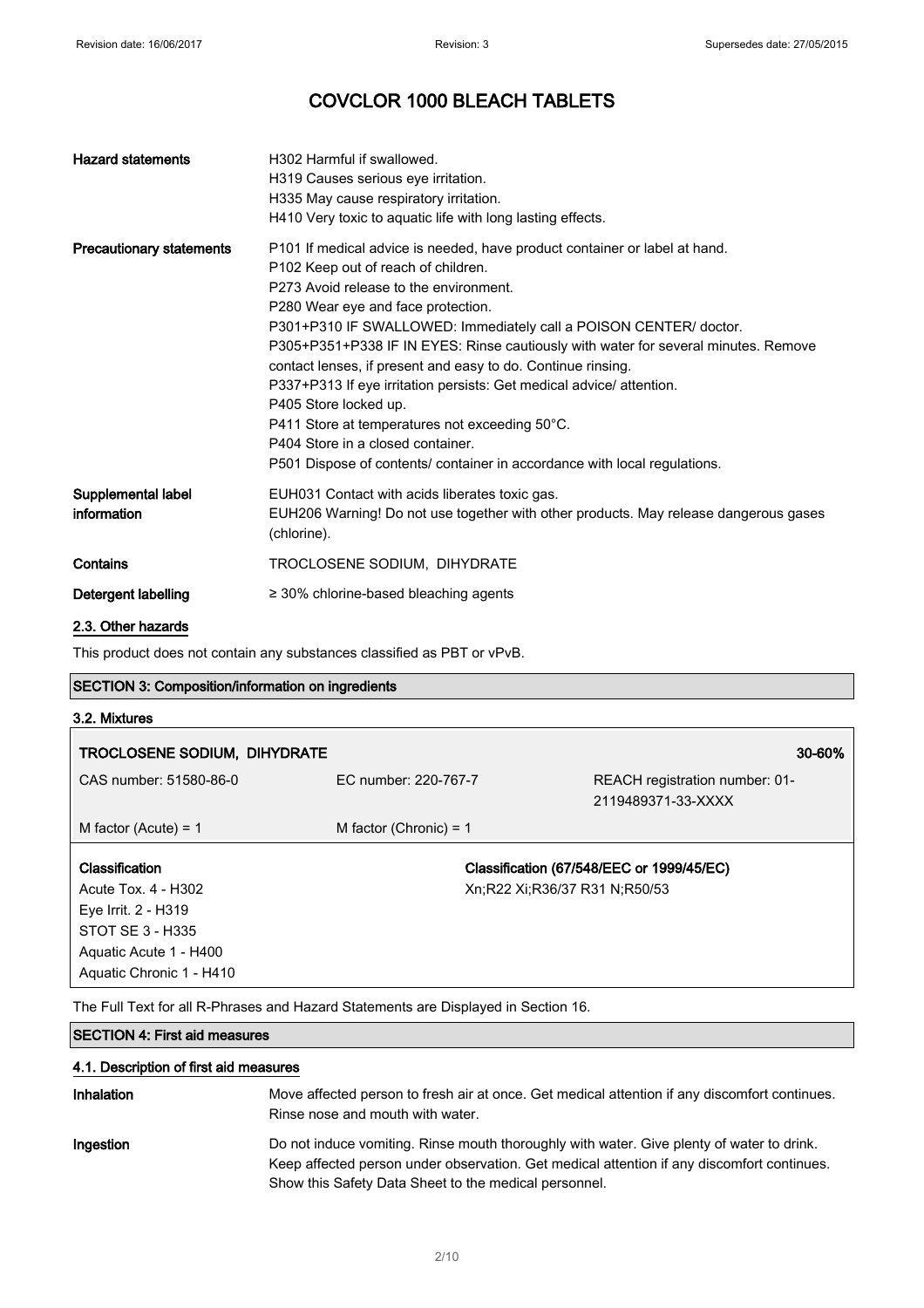| Skin contact                                               | Remove contaminated clothing. Get medical attention if irritation persists after washing. Rinse<br>immediately with plenty of water.                                                                                                                                                                                                                                                                                                              |
|------------------------------------------------------------|---------------------------------------------------------------------------------------------------------------------------------------------------------------------------------------------------------------------------------------------------------------------------------------------------------------------------------------------------------------------------------------------------------------------------------------------------|
| Eye contact                                                | Immediately flush with plenty of water for at least 15 minutes. Remove any contact lenses and<br>hold eyelids open widely. Get medical attention. Show this Safety Data Sheet to the medical<br>personnel.                                                                                                                                                                                                                                        |
|                                                            | 4.2. Most important symptoms and effects, both acute and delayed                                                                                                                                                                                                                                                                                                                                                                                  |
| Inhalation                                                 | Solid material in tablet form, inhalation unlikely.                                                                                                                                                                                                                                                                                                                                                                                               |
| Ingestion                                                  | Ingestion may cause severe irritation of the mouth, the oesophagus and the gastrointestinal<br>tract. May cause stomach pain or vomiting.                                                                                                                                                                                                                                                                                                         |
| Skin contact                                               | Prolonged or repeated contact with skin may cause irritation, redness and dermatitis.                                                                                                                                                                                                                                                                                                                                                             |
| Eye contact                                                | Symptoms following overexposure may include the following: Redness. Pain. Irritating to<br>eyes.                                                                                                                                                                                                                                                                                                                                                  |
|                                                            | 4.3. Indication of any immediate medical attention and special treatment needed                                                                                                                                                                                                                                                                                                                                                                   |
| Notes for the doctor                                       | No specific recommendations. If in doubt, get medical attention promptly.                                                                                                                                                                                                                                                                                                                                                                         |
| <b>SECTION 5: Firefighting measures</b>                    |                                                                                                                                                                                                                                                                                                                                                                                                                                                   |
| 5.1. Extinguishing media                                   |                                                                                                                                                                                                                                                                                                                                                                                                                                                   |
| Suitable extinguishing media                               | Water spray.                                                                                                                                                                                                                                                                                                                                                                                                                                      |
| Unsuitable extinguishing<br>media                          | Do not use: Dry chemicals. Carbon dioxide (CO2). Halon. Potential for violent reaction.                                                                                                                                                                                                                                                                                                                                                           |
| 5.2. Special hazards arising from the substance or mixture |                                                                                                                                                                                                                                                                                                                                                                                                                                                   |
| <b>Hazardous combustion</b><br>products                    | Thermal decomposition or combustion products may include the following substances: Toxic<br>gases or vapours. Chlorine. Hydrogen chloride (HCl). Oxides of carbon.                                                                                                                                                                                                                                                                                |
| 5.3. Advice for firefighters                               |                                                                                                                                                                                                                                                                                                                                                                                                                                                   |
| Protective actions during<br>firefighting                  | Control run-off water by containing and keeping it out of sewers and watercourses.                                                                                                                                                                                                                                                                                                                                                                |
| Special protective equipment<br>for firefighters           | Wear positive-pressure self-contained breathing apparatus (SCBA) and appropriate protective<br>clothing. Decontaminate fire fighting equipment and apparel after the incident using a 10%<br>solution of sodium carbonate.                                                                                                                                                                                                                        |
| <b>SECTION 6: Accidental release measures</b>              |                                                                                                                                                                                                                                                                                                                                                                                                                                                   |
|                                                            | 6.1. Personal precautions, protective equipment and emergency procedures                                                                                                                                                                                                                                                                                                                                                                          |
| <b>Personal precautions</b>                                | Avoid contact with skin, eyes and clothing. For personal protection, see Section 8.                                                                                                                                                                                                                                                                                                                                                               |
| 6.2. Environmental precautions                             |                                                                                                                                                                                                                                                                                                                                                                                                                                                   |
| <b>Environmental precautions</b>                           | Collect and dispose of spillage as indicated in Section 13. Do not discharge into drains or<br>watercourses or onto the ground.                                                                                                                                                                                                                                                                                                                   |
| 6.3. Methods and material for containment and cleaning up  |                                                                                                                                                                                                                                                                                                                                                                                                                                                   |
| Methods for cleaning up                                    | Provide adequate ventilation. Avoid the spillage or runoff entering drains, sewers or<br>watercourses. Contain spilled material. Do not add water to spilled material. Sweep and scoop<br>up all spilled material, contaminated soil and other contaminated material. Collect and place in<br>suitable waste disposal containers and seal securely. Do not close drums containing wet or<br>damp material. Do not transport wet or damp material. |

#### 6.4. Reference to other sections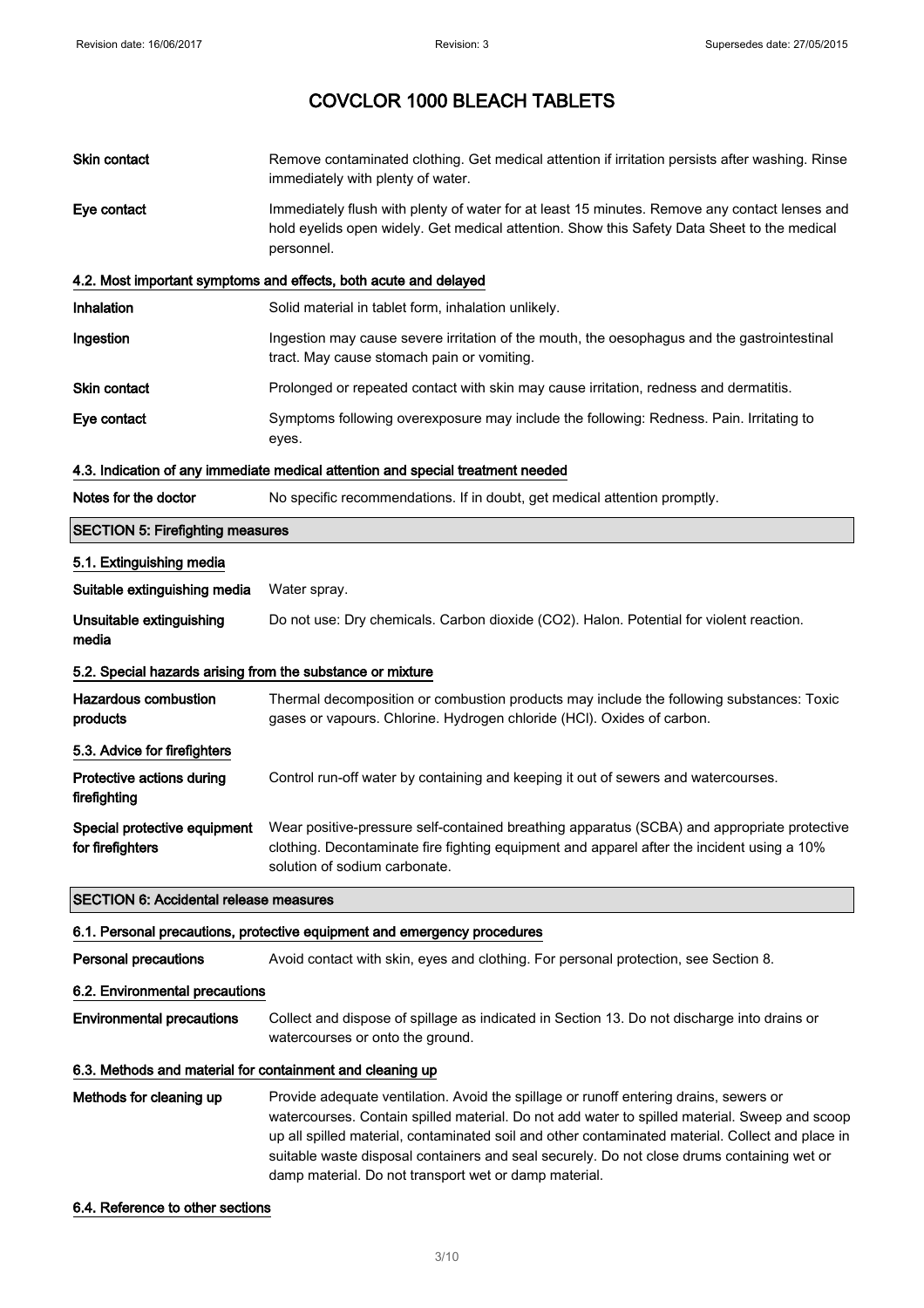Reference to other sections For personal protection, see Section 8. See Section 11 for additional information on health hazards. For waste disposal, see Section 13. SECTION 7: Handling and storage 7.1. Precautions for safe handling Usage precautions **Observe any occupational exposure limits for the product or ingredients.** Avoid inhalation of vapours and spray/mists. Avoid contact with skin and eyes. Vapour space in a closed container may contain a slight amount of chlorine gas and compounds from decomposition of the product. Good personal hygiene procedures should be implemented. Wash hands and any other contaminated areas of the body with soap and water before leaving the work site. Provide adequate ventilation. Do not eat, drink or smoke when using the product. Avoid contact with acids and other cleaning agents. Advice on general occupational hygiene Good personal hygiene procedures should be implemented. Do not eat, drink or smoke when using this product. Provide eyewash station. Wash promptly with soap and water if skin becomes contaminated. Wash contaminated clothing before reuse. Use appropriate skin cream to prevent drying of skin. 7.2. Conditions for safe storage, including any incompatibilities Storage precautions Store in tightly-closed, original container in a dry, cool and well-ventilated place. Protect from light. Store away from the following materials: Acids. Do not allow water to enter the container as it will react with the product. Keep out of reach of children. Store at temperatures not exceeding «Value in °C»°C/«Value in °F»°F. 7.3. Specific end use(s) Specific end use(s) The identified uses for this product are detailed in Section 1.2. Mix only with water. Do not mix with other cleaning chemicals SECTION 8: Exposure Controls/personal protection 8.1. Control parameters Occupational exposure limits TROCLOSENE SODIUM, DIHYDRATE Short-term exposure limit (15-minute): 0.07 mg/m<sup>3</sup> Long-term exposure limit (8-hour TWA): 0.02 mg/m<sup>3</sup> as -NCO Ingredient comments Additional Occupational Exposure Limit Values for possible hazards during processing: 7782-50-5 chlorine WEL (Great Britain) Short-term value: 1.5 mg/m<sup>3</sup>, 0.5 ppm IOELV (EU) Short-term value: 1.5 mg/m<sup>3</sup>, 0.5 ppm TROCLOSENE SODIUM, DIHYDRATE (CAS: 51580-86-0) DNEL Workers - Inhalation; Long term systemic effects: 8.11 mg/m<sup>3</sup> Workers - Dermal; Long term systemic effects: 2.3 mg/kg/day General population - Inhalation; Long term systemic effects: 1.99 mg/m<sup>3</sup> General population - Dermal; Long term systemic effects: 1.15 mg/kg/day General population - Oral; Long term systemic effects: 1.15 mg/kg/day PNEC - Fresh water; 0.0 mg/l - Intermittent release, Fresh water; 0.0002 mg/l - Marine water; 1.52 mg/l - STP; 0.59 mg/l

- Sediment (Freshwater); 7.56 mg/kg
- Soil; 0.756 mg/kg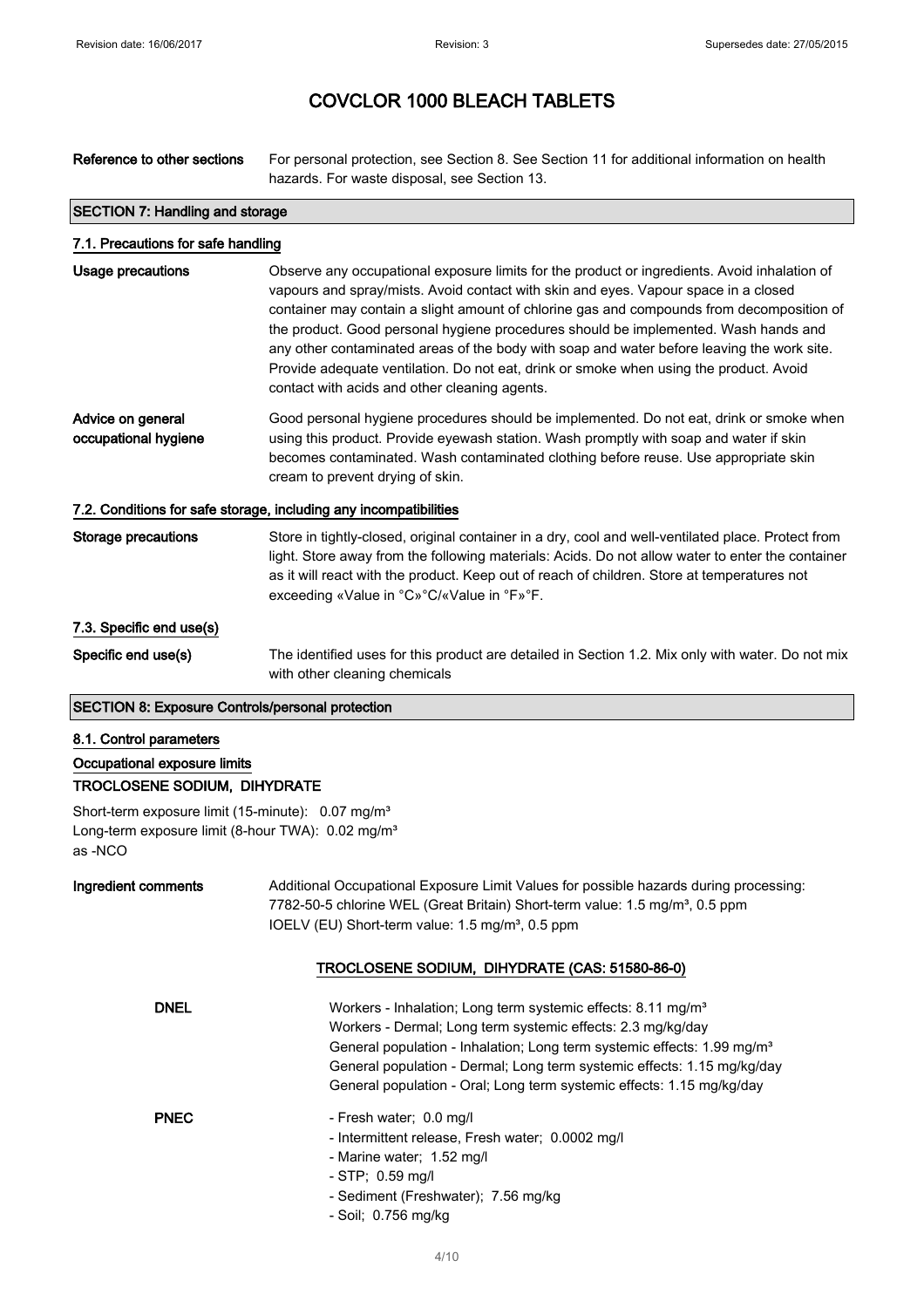### 8.2. Exposure controls

|    | Protective equipment |
|----|----------------------|
| ጠነ |                      |



| Appropriate engineering<br>controls | Provide adequate ventilation.                                                                                                                                                                                                                                                                                                                                                                                                                                                                                                                           |
|-------------------------------------|---------------------------------------------------------------------------------------------------------------------------------------------------------------------------------------------------------------------------------------------------------------------------------------------------------------------------------------------------------------------------------------------------------------------------------------------------------------------------------------------------------------------------------------------------------|
| Eye/face protection                 | The following protection should be worn: Chemical splash goggles. EN 166                                                                                                                                                                                                                                                                                                                                                                                                                                                                                |
| Hand protection                     | Chemical-resistant, impervious gloves complying with an approved standard should be worn if<br>a risk assessment indicates skin contact is possible. The most suitable glove should be<br>chosen in consultation with the glove supplier/manufacturer, who can provide information<br>about the breakthrough time of the glove material. It is recommended that gloves are made of<br>the following material: Polyvinyl chloride (PVC). Rubber (natural, latex). To protect hands from<br>chemicals, gloves should comply with European Standard EN374. |
| Other skin and body<br>protection   | Wear appropriate clothing to prevent repeated or prolonged skin contact.                                                                                                                                                                                                                                                                                                                                                                                                                                                                                |
| Hygiene measures                    | When using do not eat, drink or smoke. Good personal hygiene procedures should be<br>implemented. Wash hands and any other contaminated areas of the body with soap and<br>water before leaving the work site. Use appropriate skin cream to prevent drying of skin.                                                                                                                                                                                                                                                                                    |
| Respiratory protection              | If ventilation is inadequate, suitable respiratory protection must be worn.                                                                                                                                                                                                                                                                                                                                                                                                                                                                             |
| Environmental exposure<br>controls  | Avoid releasing into the environment.                                                                                                                                                                                                                                                                                                                                                                                                                                                                                                                   |

### SECTION 9: Physical and Chemical Properties

### 9.1. Information on basic physical and chemical properties

| Appearance                                         | Tablet                                                                                                                                        |  |
|----------------------------------------------------|-----------------------------------------------------------------------------------------------------------------------------------------------|--|
| Colour                                             | White/off-white.                                                                                                                              |  |
| Odour                                              | Faintly of chlorine.                                                                                                                          |  |
| рH                                                 | pH (diluted solution): 5.0 - 6.0 (i tablet in 1 litre of water)                                                                               |  |
| <b>Relative density</b>                            | Not applicable.                                                                                                                               |  |
| Solubility(ies)                                    | Soluble in water.                                                                                                                             |  |
| <b>Explosive properties</b>                        | Not considered to be explosive.                                                                                                               |  |
| <b>Explosive under the influence</b><br>of a flame | Not considered to be explosive.                                                                                                               |  |
| <b>Oxidising properties</b>                        | Not available. Sodium dichloroisocyanurate in an inert effervescent base has oxidising<br>properties in the sense of the directive 91/69/EEC. |  |
| Comments                                           | Information given concerns the solid substance.                                                                                               |  |
| 9.2. Other information                             |                                                                                                                                               |  |
| Other information                                  | Not relevant.                                                                                                                                 |  |
| <b>SECTION 10: Stability and reactivity</b>        |                                                                                                                                               |  |
| 10.1. Reactivity                                   |                                                                                                                                               |  |

Reactivity Reacts with many inorganic and organic compounds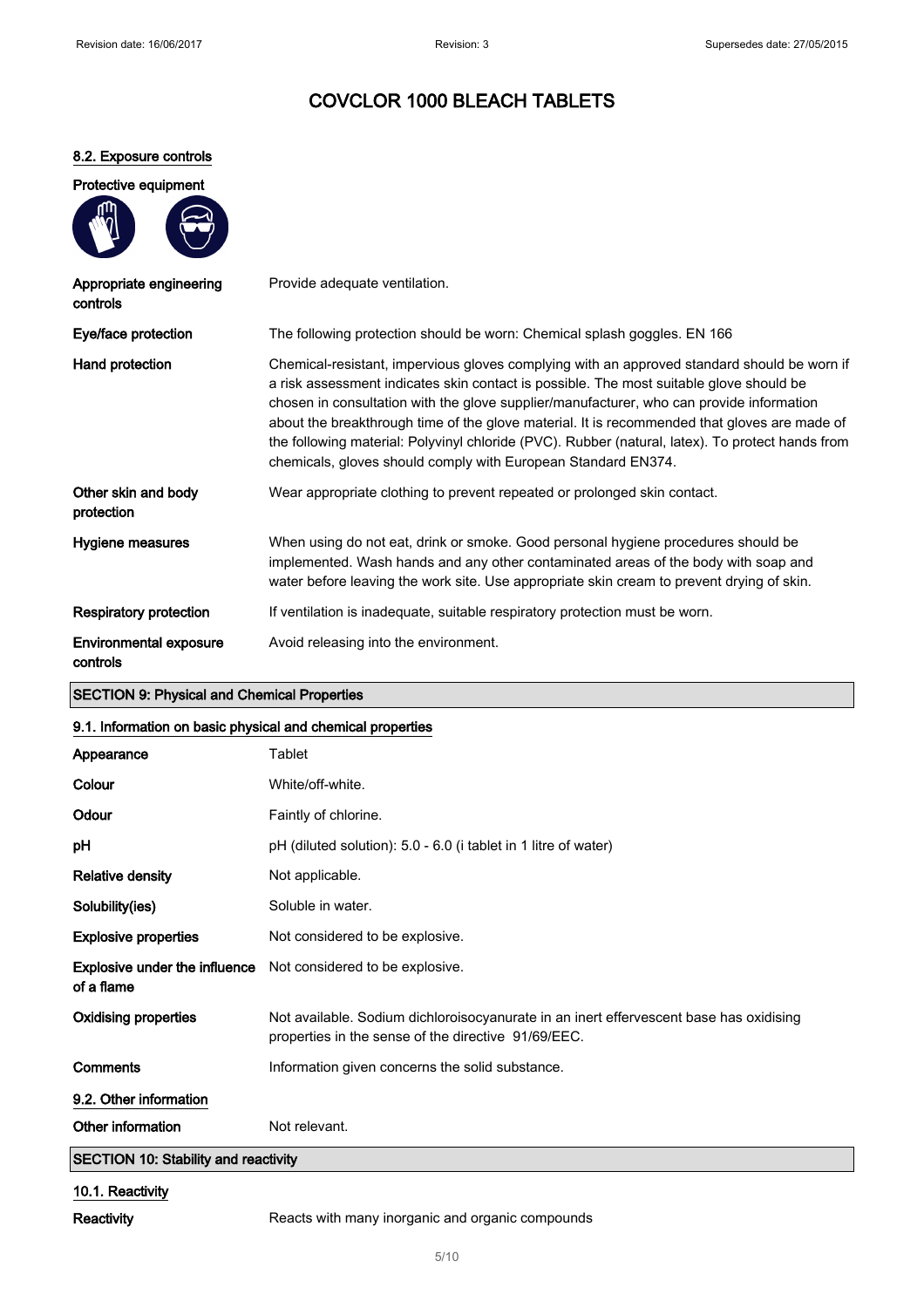### 10.2. Chemical stability

Reproductive toxicity

| <b>10.2. Criemical Stability</b>                                    |                                                                                                                                                       |
|---------------------------------------------------------------------|-------------------------------------------------------------------------------------------------------------------------------------------------------|
| <b>Stability</b>                                                    | Stable under the prescribed storage conditions.                                                                                                       |
| 10.3. Possibility of hazardous reactions                            |                                                                                                                                                       |
| Possibility of hazardous<br>reactions                               | Will not polymerise.                                                                                                                                  |
| 10.4. Conditions to avoid                                           |                                                                                                                                                       |
| <b>Conditions to avoid</b>                                          | Avoid exposure to high temperatures or direct sunlight. Avoid heat, flames and other sources<br>of ignition. Water, moisture.                         |
| 10.5. Incompatible materials                                        |                                                                                                                                                       |
| Materials to avoid                                                  | Strong acids. Avoid contact with strong reducing agents. Organic materials. Ammonium<br>compounds.                                                    |
| 10.6. Hazardous decomposition products                              |                                                                                                                                                       |
| Hazardous decomposition<br>products                                 | Chlorine. Hydrogen chloride (HCI). Chlorine oxides. Will decompose at temperatures<br>exceeding 250°C.                                                |
| <b>SECTION 11: Toxicological information</b>                        |                                                                                                                                                       |
| 11.1. Information on toxicological effects                          |                                                                                                                                                       |
| <b>Toxicological effects</b>                                        | Toxicology and Hazard Report was undertaken by the Russian Disinfection Research Institute<br>on Sodium Dichloroisocyanurate in an effervescent base. |
| Other health effects                                                | There is no evidence that the product can cause cancer.                                                                                               |
| Acute toxicity - oral                                               |                                                                                                                                                       |
| Notes (oral LD <sub>50</sub> )                                      | LD50 (oral-rat) = 1823 mg/kg for Sodium Dichloroisicyanurate in the pure form.                                                                        |
| ATE oral (mg/kg)                                                    | 1,250.0                                                                                                                                               |
| Acute toxicity - dermal                                             |                                                                                                                                                       |
| Notes (dermal LD <sub>50</sub> )                                    | LD50 (dermal-rabbit) > 5000 mg/kg for Sodium Dichloroisocyanurate in the pure form                                                                    |
| Acute toxicity - inhalation<br>Notes (inhalation LC <sub>50</sub> ) | LC50 (inhalation-rat/4hrs) = 0.27-1.17 mg/l for Sodium Dichloroisocyanurate in pure form.                                                             |
| Skin corrosion/irritation<br>Animal data                            | Moderately irritating.                                                                                                                                |
| Serious eye damage/irritation<br>Serious eye damage/irritation      | Severe irritation.                                                                                                                                    |
| <b>Respiratory sensitisation</b><br>Respiratory sensitisation       | No evidence found that material causes repiratory sensitisation                                                                                       |
| Skin sensitisation<br>Skin sensitisation                            | Not sensitising.                                                                                                                                      |
| Germ cell mutagenicity<br>Genotoxicity - in vivo                    | No known or reported effects.                                                                                                                         |
| Carcinogenicity<br>Carcinogenicity                                  | No known or reported effects.                                                                                                                         |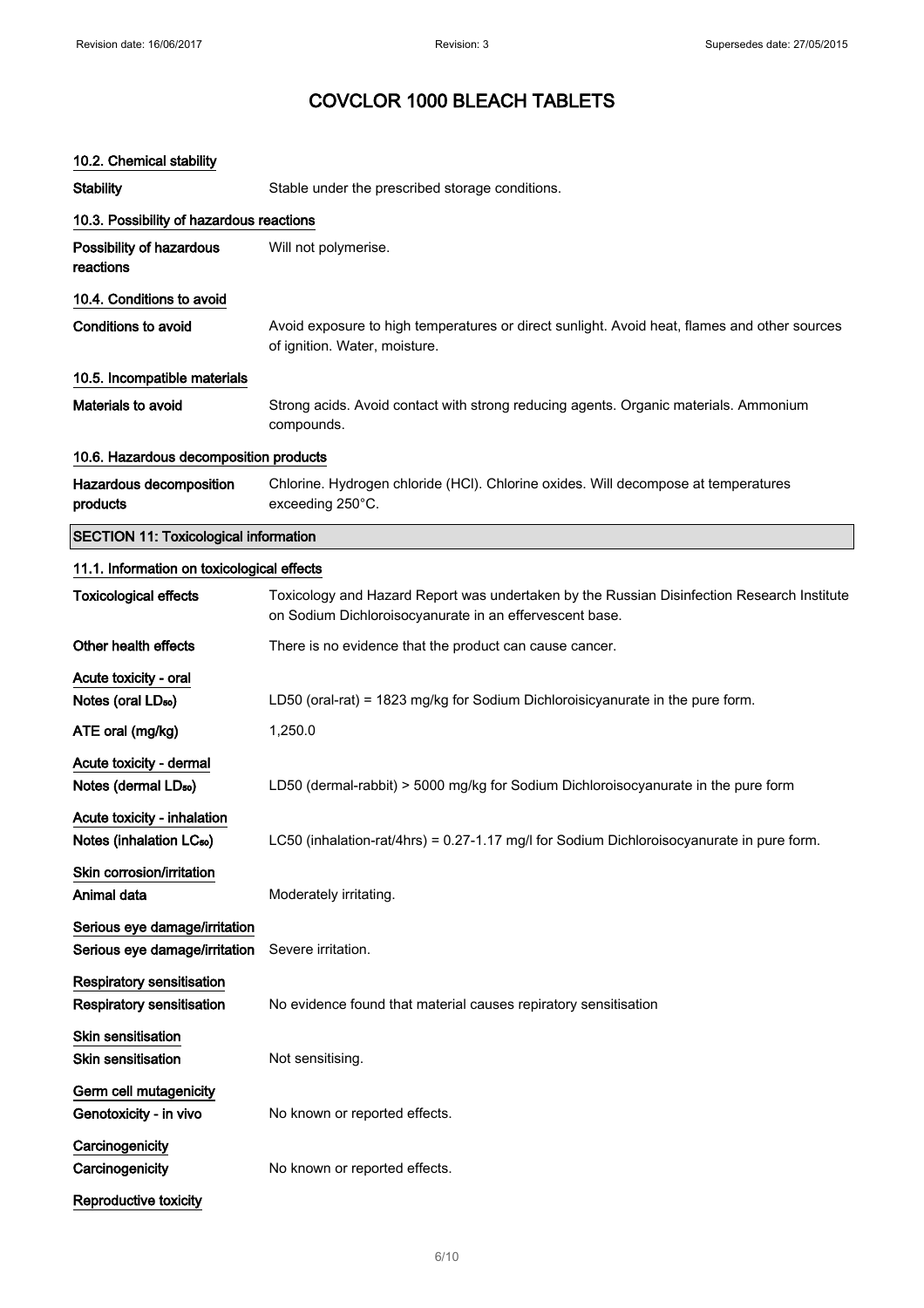|                                              | Reproductive toxicity - fertility No known or recorded effects on reproductive function or foetal development                                                                                                                                                                                                                                                                            |
|----------------------------------------------|------------------------------------------------------------------------------------------------------------------------------------------------------------------------------------------------------------------------------------------------------------------------------------------------------------------------------------------------------------------------------------------|
| <b>General information</b>                   | This product has low toxicity. Should a single tablet be ingested, no short or long term effect<br>should result, other than a mild upset stomach. Allowing for a two fold higher sensitivity for<br>humans than rats, the likely lethal dose would be 63g Sodium Dichloroisocyanurate or 37<br>tablets for a 70kg adult. For a 12kg child 10g Sodium Dichloroisocyanurate or 6 tablets. |
| Inhalation                                   | Irritating to respiratory system. Dust in high concentrations may irritate the respiratory system.<br>Symptoms following overexposure may include the following: Coughing.                                                                                                                                                                                                               |
| Ingestion                                    | Ingestion may cause severe irritation of the mouth, the oesophagus and the gastrointestinal<br>tract.                                                                                                                                                                                                                                                                                    |
| Skin contact                                 | Direct contact on dry skin with dry material is not irritating. Contact on damp skin or with wet<br>material may cause irritation.                                                                                                                                                                                                                                                       |
| Eye contact                                  | Irritating to eyes. May cause temporary eye irritation.                                                                                                                                                                                                                                                                                                                                  |
| <b>SECTION 12: Ecological Information</b>    |                                                                                                                                                                                                                                                                                                                                                                                          |
| Ecotoxicity                                  | The product contains a substance which is very toxic to aquatic organisms.                                                                                                                                                                                                                                                                                                               |
| 12.1. Toxicity                               |                                                                                                                                                                                                                                                                                                                                                                                          |
| <b>Toxicity</b>                              | Information for Sodium Dichloroisocyanurate Acid                                                                                                                                                                                                                                                                                                                                         |
| Acute toxicity - fish                        | LC50, 96 hours: 0.13 - 0.36 mg/l, Oncorhynchus mykiss (Rainbow trout)                                                                                                                                                                                                                                                                                                                    |
| Acute toxicity - aquatic<br>invertebrates    | Reference: AISE report "Environmental classification of sodium hypochlorite containing bleach<br>products.", 9 September 2009.<br>EC <sub>50</sub> , 48 hours: > 1 mg/l mg/l, Daphnia magna                                                                                                                                                                                              |
| 12.2. Persistence and degradability          |                                                                                                                                                                                                                                                                                                                                                                                          |
| Persistence and degradability                | The materials used in this preparation will not persist in the environment. The product is<br>degraded completely by hydrolysis. Reacts with organic substances in soil and sediments and<br>degrades rapidly to chloride salts.                                                                                                                                                         |
| 12.3. Bioaccumulative potential              |                                                                                                                                                                                                                                                                                                                                                                                          |
| <b>Bioaccumulative potential</b>             | The product is not bioaccumulating.                                                                                                                                                                                                                                                                                                                                                      |
| 12.4. Mobility in soil                       |                                                                                                                                                                                                                                                                                                                                                                                          |
| <b>Mobility</b>                              | The product is water-soluble and may spread in water systems.                                                                                                                                                                                                                                                                                                                            |
| 12.5. Results of PBT and vPvB assessment     |                                                                                                                                                                                                                                                                                                                                                                                          |
| <b>Results of PBT and vPvB</b><br>assessment | This product does not contain any substances classified as PBT or vPvB.                                                                                                                                                                                                                                                                                                                  |
| 12.6. Other adverse effects                  |                                                                                                                                                                                                                                                                                                                                                                                          |
| Other adverse effects                        | None known.                                                                                                                                                                                                                                                                                                                                                                              |
| <b>SECTION 13: Disposal considerations</b>   |                                                                                                                                                                                                                                                                                                                                                                                          |
| 13.1. Waste treatment methods                |                                                                                                                                                                                                                                                                                                                                                                                          |
| <b>General information</b>                   | Do not discharge into drains or watercourses or onto the ground.                                                                                                                                                                                                                                                                                                                         |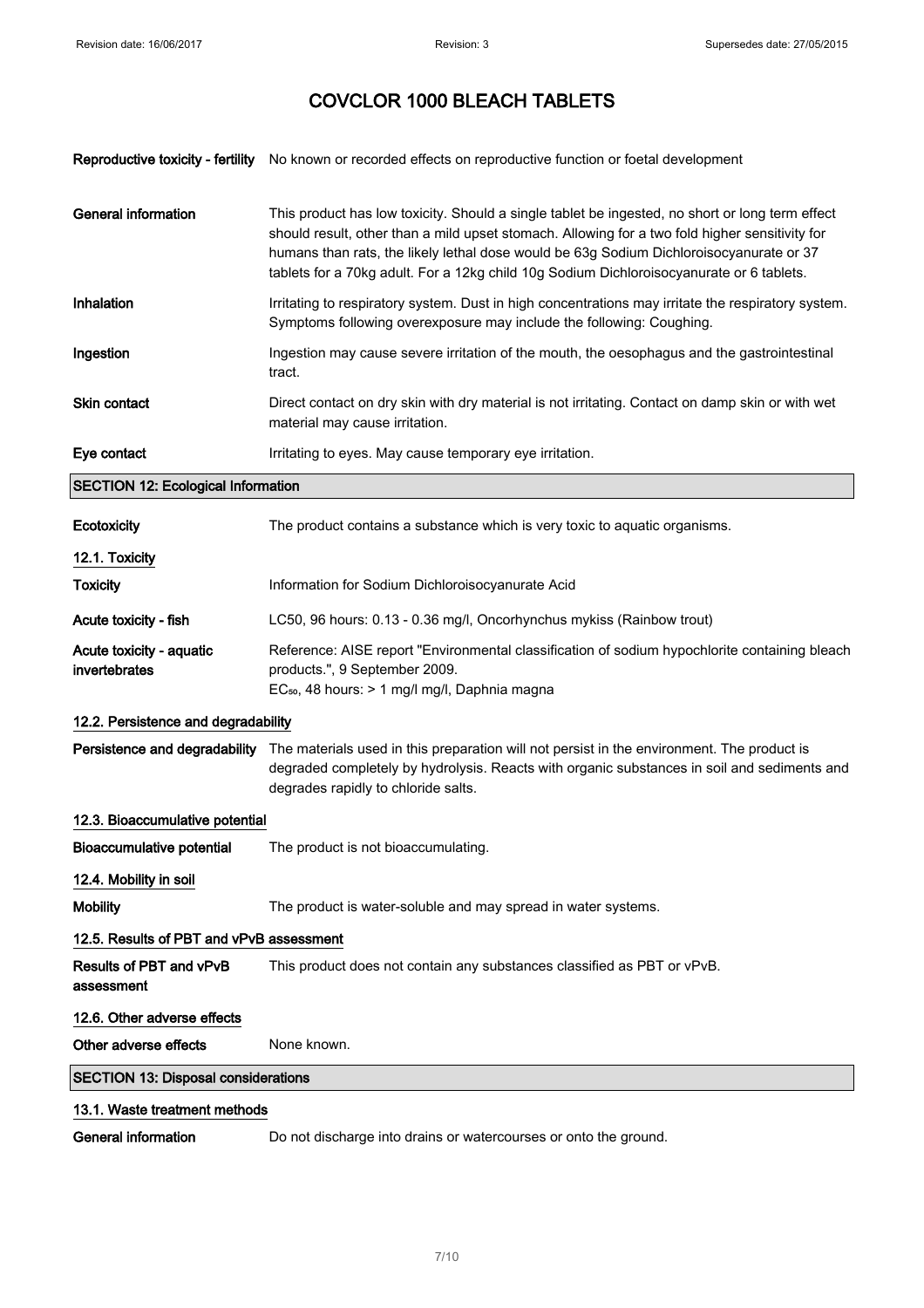| Disposal methods | Do not put product into waste compactor. Contact with incompatible materials may cause a<br>reaction and fire. Neutralise materials to a non-oxidising state for safe disposal. Dispose of via<br>an authorised and appropriately licensed waste contractor. Packaging is recyclable. Wash out<br>containers with water before disposal. |
|------------------|------------------------------------------------------------------------------------------------------------------------------------------------------------------------------------------------------------------------------------------------------------------------------------------------------------------------------------------|
| Waste class      | EWC Code: 16 09 04                                                                                                                                                                                                                                                                                                                       |

### SECTION 14: Transport information

### 14.1. UN number

| UN No. (ADR/RID) | 3077 |
|------------------|------|
| UN No. (IMDG)    | 3077 |
| UN No. (ICAO)    | 3077 |
| UN No. (ADN)     | 3077 |

### 14.2. UN proper shipping name

| Proper shipping name<br>(ADR/RID) | ENVIRONMENTALLY HAZARDOUS SUBSTANCE, SOLID, N.O.S. (CONTAINS<br>TROCLOSENE SODIUM, DIHYDRATE) |
|-----------------------------------|-----------------------------------------------------------------------------------------------|
| Proper shipping name (IMDG)       | ENVIRONMENTALLY HAZARDOUS SUBSTANCE, SOLID, N.O.S. (CONTAINS<br>TROCLOSENE SODIUM, DIHYDRATE) |
| Proper shipping name (ICAO)       | ENVIRONMENTALLY HAZARDOUS SUBSTANCE, SOLID, N.O.S. (CONTAINS<br>TROCLOSENE SODIUM, DIHYDRATE) |
| Proper shipping name (ADN)        | ENVIRONMENTALLY HAZARDOUS SUBSTANCE, SOLID, N.O.S. (CONTAINS<br>TROCLOSENE SODIUM, DIHYDRATE) |

|  | 14.3. Transport hazard class(es) |  |  |  |  |
|--|----------------------------------|--|--|--|--|
|--|----------------------------------|--|--|--|--|

| ADR/RID class               | 9  |
|-----------------------------|----|
| ADR/RID classification code | M7 |
| ADR/RID label               | g  |
| IMDG class                  | 9  |
| ICAO class/division         | 9  |
| ADN class                   | g  |
|                             |    |

Transport labels

- 14.4. Packing group ADR/RID packing group III IMDG packing group III ADN packing group III ICAO packing group III
- 14.5. Environmental hazards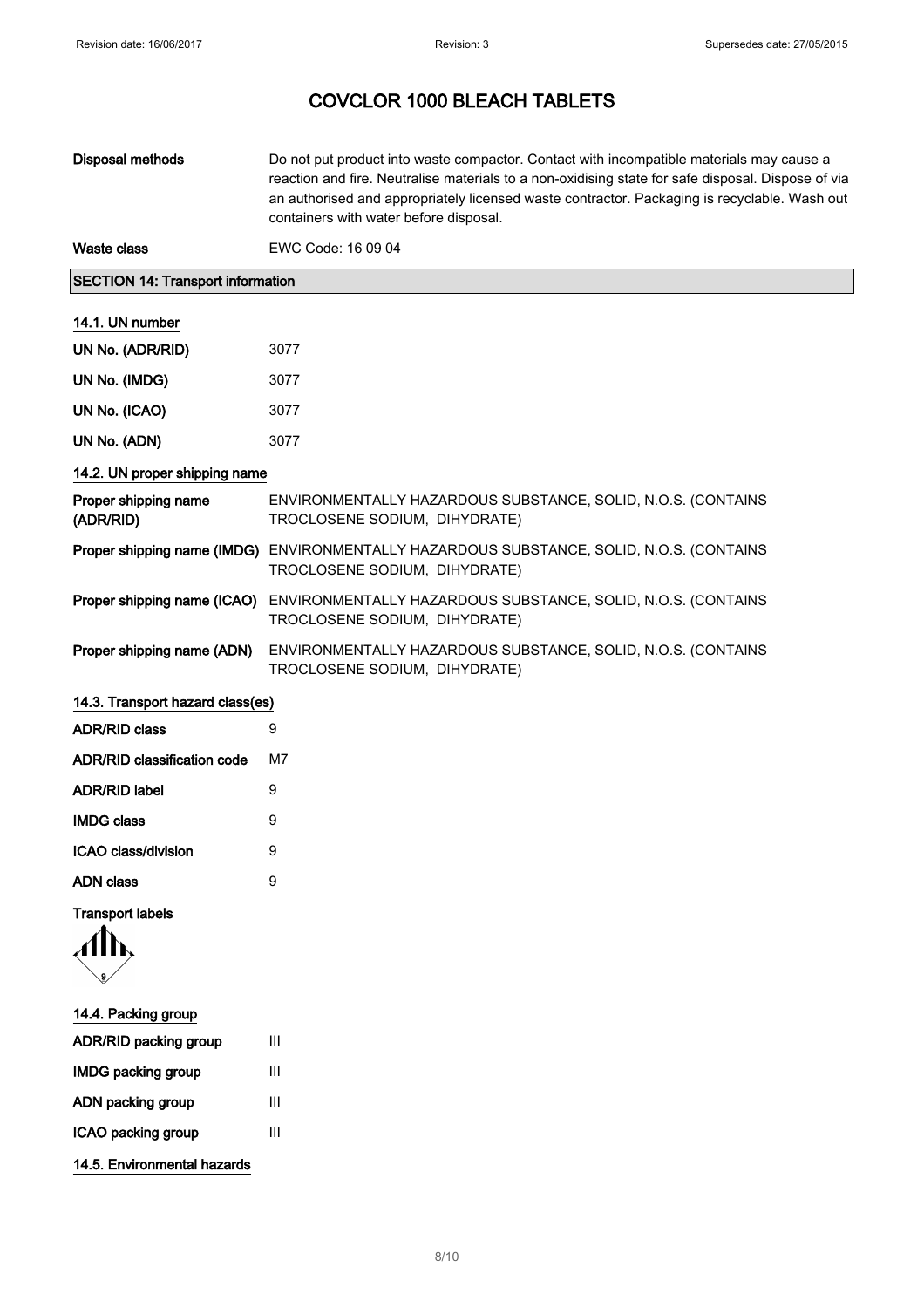#### Environmentally hazardous substance/marine pollutant



14.6. Special precautions for user

| EmS                          | $F-A, S-F$ |
|------------------------------|------------|
| ADR transport category       | 3          |
| <b>Emergency Action Code</b> | 27         |
|                              |            |

Hazard Identification Number 90 (ADR/RID)

Tunnel restriction code (E)

### 14.7. Transport in bulk according to Annex II of MARPOL and the IBC Code

Transport in bulk according to Not applicable. Annex II of MARPOL 73/78 and the IBC Code

### SECTION 15: Regulatory information

| 15.1. Safety, health and environmental regulations/legislation specific for the substance or mixture |                                                                                                                                                                                                                |  |
|------------------------------------------------------------------------------------------------------|----------------------------------------------------------------------------------------------------------------------------------------------------------------------------------------------------------------|--|
| <b>National regulations</b>                                                                          | Control of Substances Hazardous to Health Regulations 2002 (as amended).                                                                                                                                       |  |
| EU legislation                                                                                       | Regulation (EC) No 1907/2006 of the European Parliament and of the Council of 18<br>December 2006 concerning the Registration, Evaluation, Authorisation and Restriction of<br>Chemicals (REACH) (as amended). |  |
| Guidance                                                                                             | <b>COSHH Essentials.</b><br>ECHA Guidance on the Application of the CLP Criteria.<br>ECHA Guidance on the compilation of safety data sheets.                                                                   |  |

#### 15.2. Chemical safety assessment

Currently we do not have information from our suppliers about this.

#### SECTION 16: Other information

| Abbreviations and acronyms<br>used in the safety data sheet | PBT: Persistent, Bioaccumulative and Toxic substance.<br>vPvB: Very Persistent and Very Bioaccumulative.<br>MARPOL 73/78: International Convention for the Prevention of Pollution From Ships, 1973 as<br>modified by the Protocol of 1978.<br>PNEC: Predicted No Effect Concentration.<br>DNEL: Derived No Effect Level. |
|-------------------------------------------------------------|---------------------------------------------------------------------------------------------------------------------------------------------------------------------------------------------------------------------------------------------------------------------------------------------------------------------------|
| <b>Revision comments</b>                                    | NOTE: Lines within the margin indicate significant changes from the previous revision. New<br>revision number applied to comply with Commission Regulation (EU) No 2015/830 Of 28 May<br>2015'                                                                                                                            |
| <b>Revision date</b>                                        | 16/06/2017                                                                                                                                                                                                                                                                                                                |
| <b>Revision</b>                                             | 3                                                                                                                                                                                                                                                                                                                         |
| Supersedes date                                             | 27/05/2015                                                                                                                                                                                                                                                                                                                |
| SDS number                                                  | 10428                                                                                                                                                                                                                                                                                                                     |